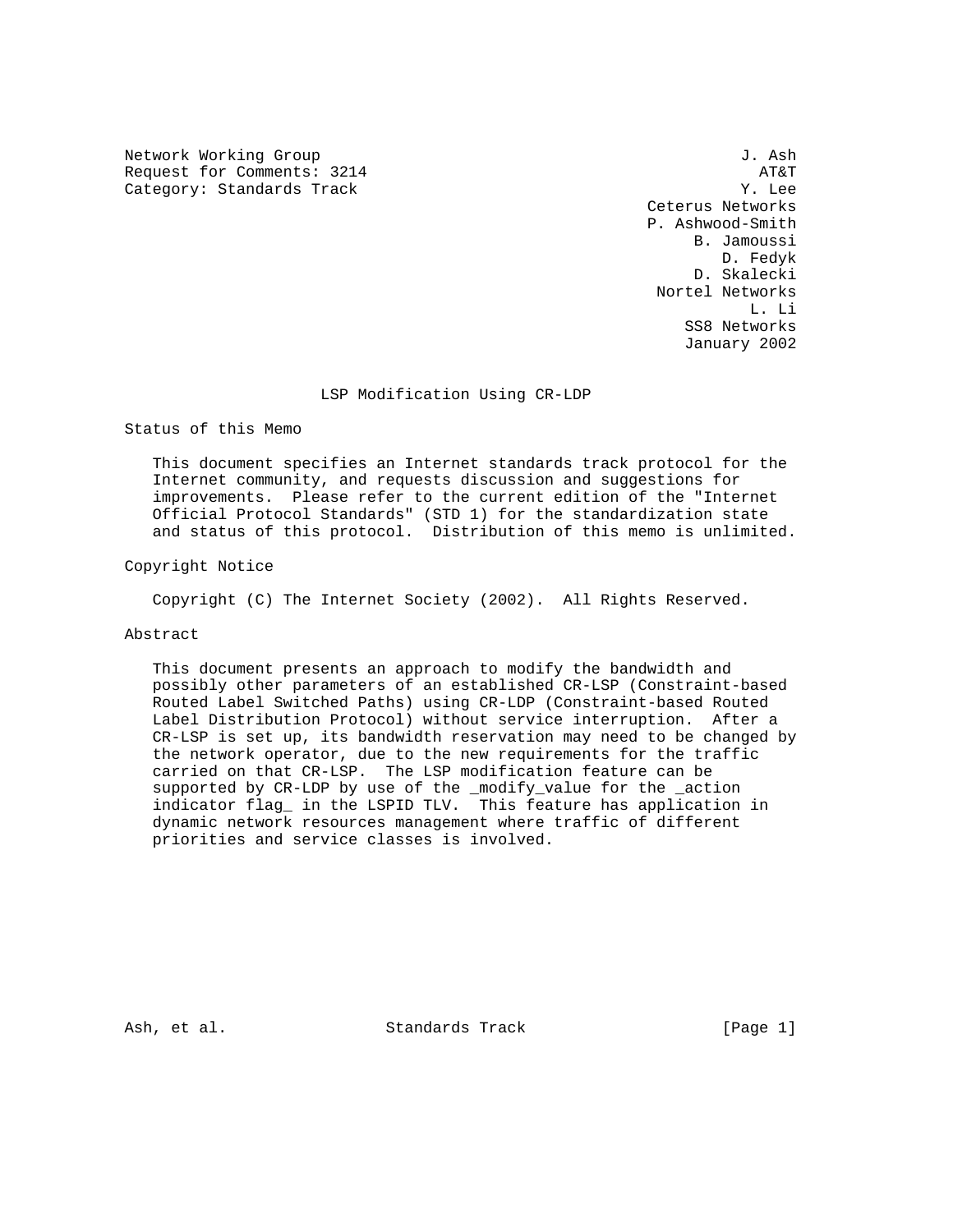Table of Contents

|                                                                                 |               | Conventions Used in This Document             | $\mathcal{L}$ |
|---------------------------------------------------------------------------------|---------------|-----------------------------------------------|---------------|
|                                                                                 | 2.            |                                               |               |
|                                                                                 | $\mathcal{R}$ | LSP Modification Using CR-LDP                 | 3             |
|                                                                                 |               | 3.1 Basic Procedure for Resource Modification | 3             |
|                                                                                 |               |                                               | 5             |
|                                                                                 |               |                                               | -6            |
|                                                                                 |               | 3.4 Modification Failure Case Handling        | - 6           |
| Application of LSP Bandwidth Modification in Dynamic Resource<br>4 <sub>1</sub> |               |                                               |               |
|                                                                                 |               |                                               | 7             |
|                                                                                 | 5.            |                                               | - 8           |
|                                                                                 | б.            | Intellectual Property Considerations          | -8            |
|                                                                                 | $7$ .         |                                               | - 8           |
|                                                                                 | 8.            |                                               | - 8           |
|                                                                                 | 9.            |                                               |               |
|                                                                                 |               |                                               |               |

1. Conventions Used in This Document

| T.:         | LSP (Label Switched Path)       |
|-------------|---------------------------------|
| $L - id$ :  | LSPID (LSP Identifier)          |
| T:          | Traffic Parameters              |
| R:          | LSR (Label Switching Router)    |
| FEC:        | Forwarding Equivalence Class    |
| NHLFE:      | Next Hop Label Forwarding Entry |
| <b>FTN:</b> | FEC TO NHLFE                    |
| TT.V:       | Type Length Value               |

 The key words "MUST", "MUST NOT", "REQUIRED", "SHALL", "SHALL NOT", "SHOULD", "SHOULD NOT", "RECOMMENDED", "MAY", and "OPTIONAL" in this document are to be interpreted as described in RFC 2119 [4].

#### 2. Introduction

 Consider an LSP L1 that has been established with its set of traffic parameters T0. A certain amount of bandwidth is reserved along the path of L1. Consider then that some changes are required on L1. For example, the bandwidth of L1 needs to be increased to accommodate the increased traffic on L1. Or the SLA associated with L1 needs to be modified because a different service class is desired. The network operator, in these cases, would like to modify the characteristics of L1, for example, to change its traffic parameter set from T0 to T1, without releasing the LSP L1 to interrupt the service. In some other cases, network operators may want to reroute a CR-LSP to a different path for either improved performance or better network resource utilization. In all these cases, LSP modification is required. In section 3 below, a method to modify an active LSP using CR-LDP is

Ash, et al. Standards Track [Page 2]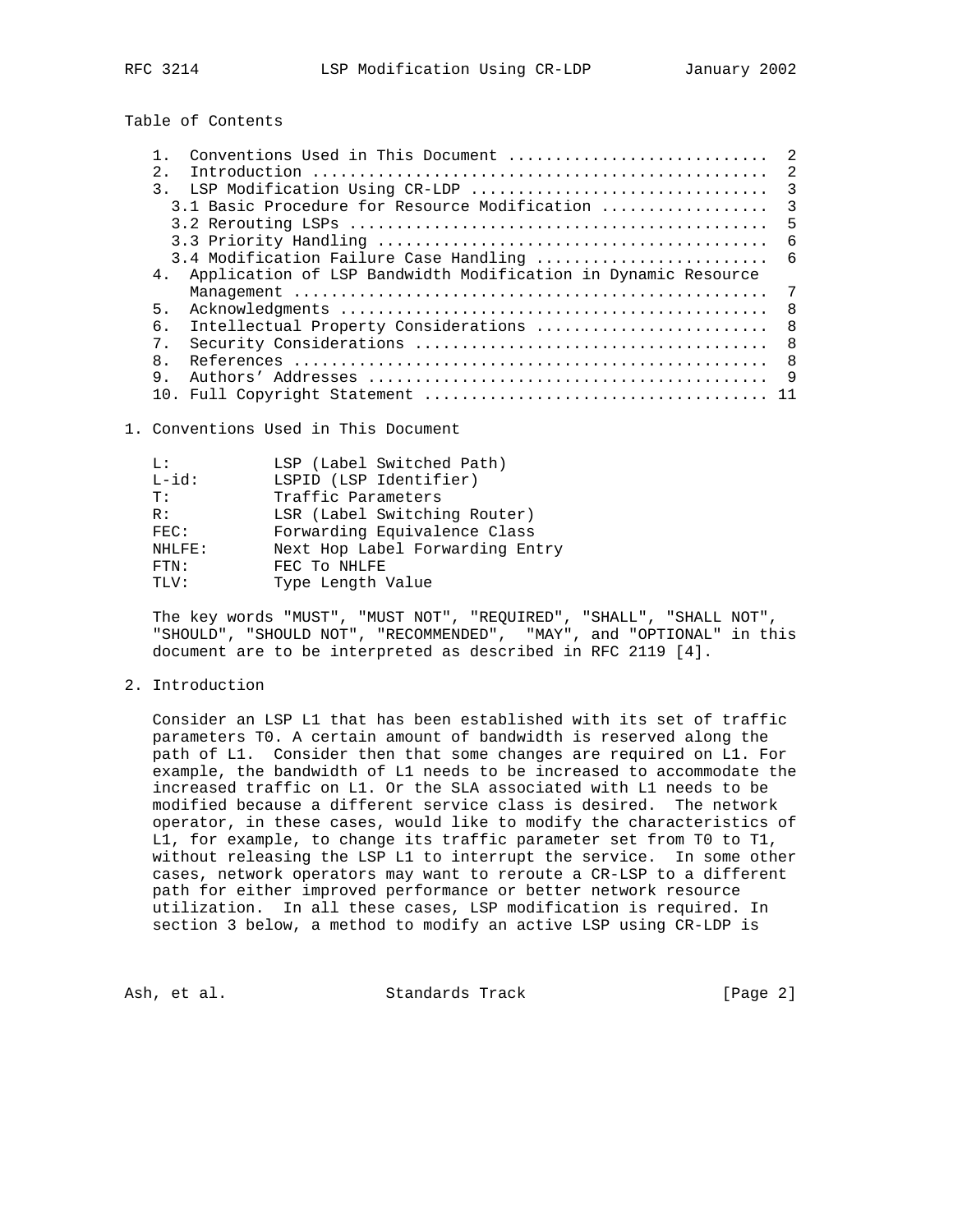presented. The concept of LSPID in CR-LDP is used to achieve the LSP modification, without releasing the LSP and interrupting the service and, without double booking the bandwidth. In Section 4, an example is described to demonstrate an application of the presented method in dynamically managing network bandwidth requirements without interrupting service. In CR-LDP, an action indicator flag of \_modify\_ is used in order to explicitly specify the behavior, and allow the existing LSPID to support other networking capabilities in the future. Reference [3], RFC XXXX, specifies the action indicator flag of modify for CR-LDP.

- 3. LSP Modification Using CR-LDP
- 3.1 Basic Procedure for Resource Modification

 LSP modification can only be allowed when the LSP is already set up and active. That is, modification is not defined nor allowed during the LSP establishment or label release/withdraw phases. Only modification requested by the ingress LSR of the LSP is considered in this document for CR-LSP. The Ingress LSR cannot modify an LSP before a previous modification procedure is completed.

 Assume that CR-LSP L1 is set up with LSPID L-id1, which is unique in the MPLS network. The ingress LSR R1 of L1 has in its FTN (FEC To NHLFE) table FEC1 -> Label A mapping where A is the outgoing label for LSP L1. To modify the characteristics of L1, R1 sends a Label Request Message. In the message, the TLVs will have the new requested values, and the LSPID TLV is included which indicates the value of L-id1. The Traffic Parameters TLV, the ER-TLV, the Resource Class (color) TLV and the Preemption TLV can have values different from those in the original Label Request Message, which has been used to set up L1 earlier. Thus, L1 can be changed in its bandwidth request (traffic parameter TLV), its traffic service class (traffic parameter TLV), the route it traverses (ER TLV) and its setup and holding (Preemption TLV) priorities. The ingress LSR R1 now still has the entry in its FTN as FEC1 -> Label A. R1 is waiting to establish another entry for FEC1.

 When an LSR Ri along the path of L1 receives the Label Request message, its behavior is the same as that of receiving any Label request message. The only extension is that Ri examines the LSPID carried in the Label Request Message, L-id1, and identifies if it already has L-id1. If Ri does not have L-id1, Ri behaves the same as receiving a new Label Request message. If Ri already has L-id1, Ri takes the newly received Traffic Parameter TLV and computes the new bandwidth required and derives the new service class. Compared with the already reserved bandwidth for L-id1, Ri now reserves only the difference of the bandwidth requirements. This prevents Ri from doing

Ash, et al. Standards Track [Page 3]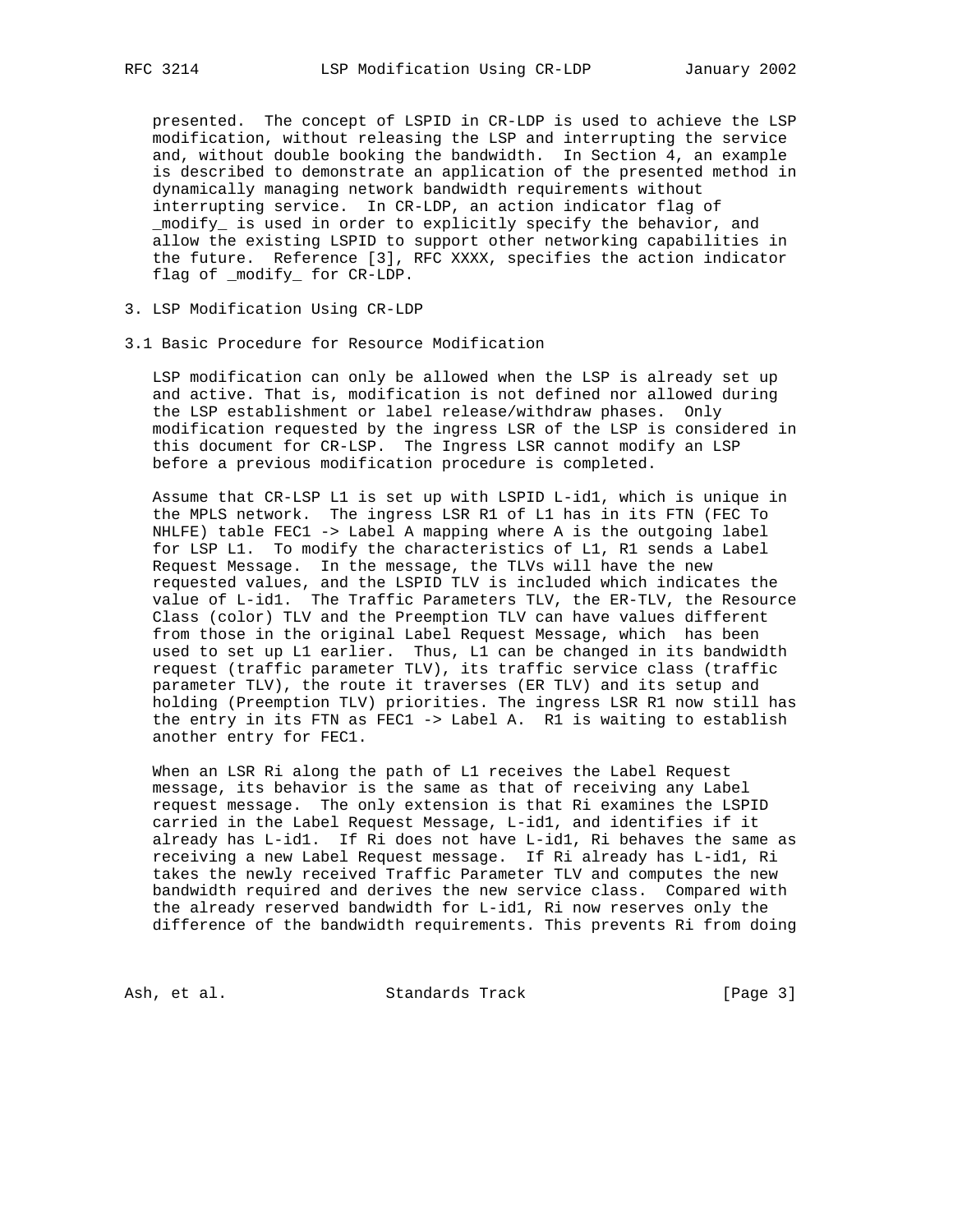bandwidth double booking. If a new service class is requested, Ri also prepares to receive the traffic on L1 in just the same way as handling it for a Label Request Message, perhaps using a different type of queue. Ri assigns a new label for the Label Request Message.

 When the Label Mapping message is received, two sets of labels exist for the same LSPID. Then the ingress LSR R1 will have two outgoing labels, A and B, associated with the same FEC, where B is the new outgoing label received for LSP L1. The ingress LSR R1 can now activate the new entry in its FTN, FEC1 - > Label B. This means that R1 swaps traffic on L1 to the new label  $_B$  (\_new\_ path) for L1. The packets can now be sent with the new label B, with the new set of traffic parameters if any, on a new path, that is, if a new path is requested in the Label Request Message for the modification. All the other LSRs along the path will start to receive the incoming packets with the new label. For the incoming new label, the LSR has already established its mapping to the new outgoing label. Thus, the packets will be sent out with the new outgoing label. The LSRs do not have to implement new procedures to track the new and old characteristics of the LSP.

 The ingress LSR R1 then starts to release the original label A for LSP L1. The Label Release Message is sent by R1 towards the down stream LSRs. The Release message carries the LSPID of L-id1 and the Label TLV to indicate which label is to be released. The Release Message is propagated to the egress LSR to release the original labels previously used for L1. Upon receiving the Label Release Message, LSR Ri examines the LSPID, L-id1, and finds out that the L id1 has still another set of labels (incoming/outgoing) under it. Thus, the old label is released without releasing the resource in use. That is, if the bandwidth has been decreased for L1, the delta bandwidth is released. Otherwise, no bandwidth is released. This modification procedure can not only be applied to modify the traffic parameters and/or service class of an active LSP, but also to reroute an existing LSP (as described in Section 3.2 below), and/or change its setup/holding priority if desired. After the release procedure, the modification of the LSP is completed.

 The method described above follows the normal behavior of Label Request / Mapping / Notification / Release / Withdraw procedure of a CR-LDP operated LSR with a specific action taken on an LSPID. If a Label Withdraw Message is used to withdraw a label associated with an LSPID, the Label TLV should be included to specify which label to withdraw. Since the LSPID can also be used for other feature support, an action indication flag of \_modify\_ assigned to the LSPID would explicitly explain the action/semantics that should be associated with the messaging procedure. The details of this flag are addressed in the CR-LDP document, Reference [3].

Ash, et al. Standards Track [Page 4]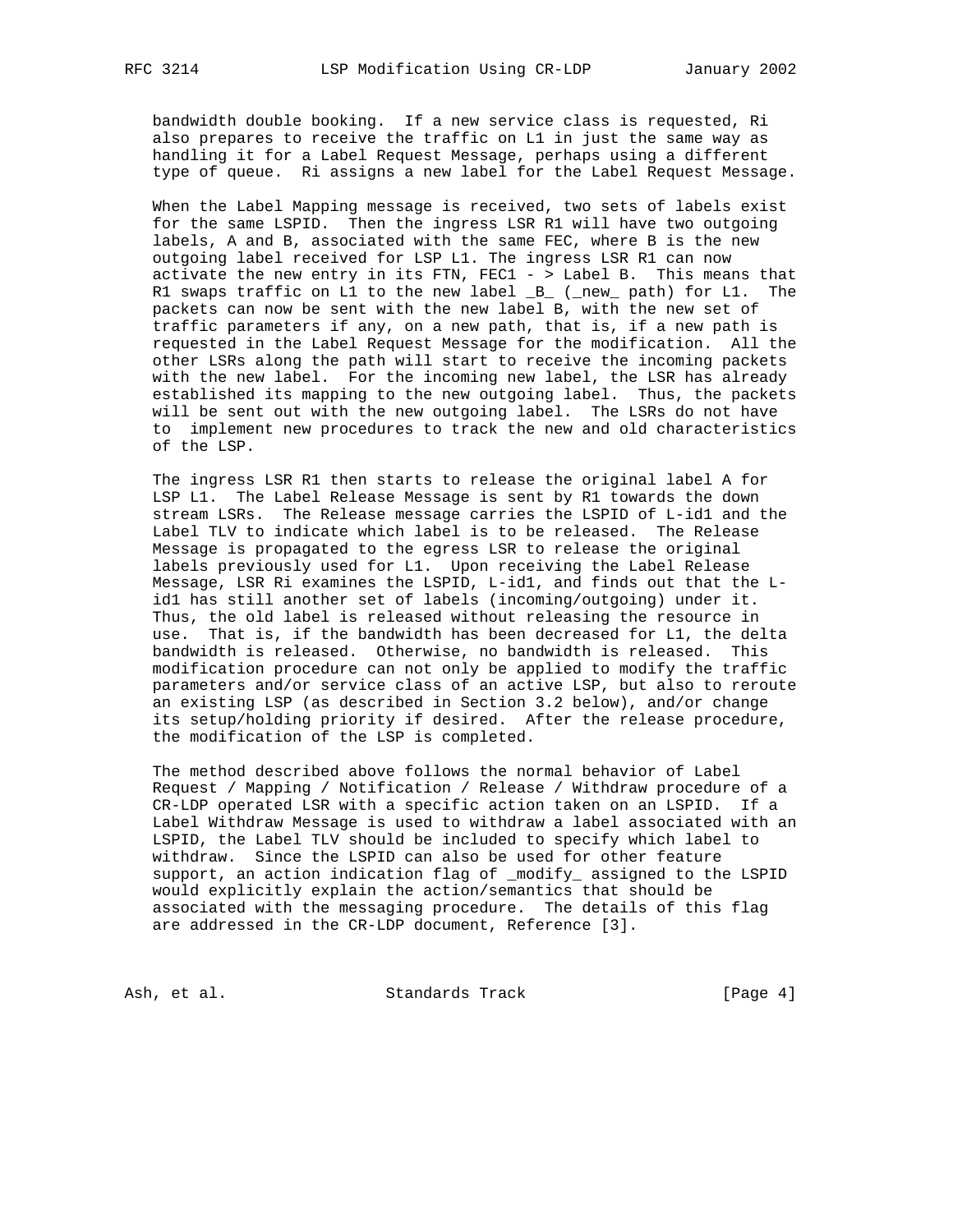#### 3.2 Rerouting LSPs

 LSP modification can also be used to reroute an existing LSP. Only modification requested by the ingress LSR of the LSP is considered in this document for CR-LSP. The Ingress LSR cannot modify an LSP before a previous modification procedure is completed.

 As in the previous section, consider a CR-LSP L1 with LSPID L-id1. To modify the route of the LSP, the ingress LSR R1 sends a Label Request Message. In the message, the LSPID TLV indicates L-id1 and the Explicit Route TLV is specified with some different hops from the explicit route specified in the original Label Request Message. The action indication flag has the value \_modify\_.

 At this point, the ingress LSR R1 still has an entry in FTN as FEC1 -> Label A. R1 is waiting to establish another entry for FEC1.

 When an LSR Ri along the path of L1 receives the Label Request message, its behavior is the same as that of receiving a Label Request Message that modifies some other parameters of the LSP. Ri assigns a new label for the Label Request Message and forwards the message along the explicit route. It does not allocate any more resources except as described in section 3.1.

 At another LSR Rj further along the path, the explicit route diverges from the previous route. Rj acts as Ri, but forwards the Label Request message along the new route. From this point onwards the Label Request Message is treated as setting up a new LSP by each LSR until the paths converge at later LSR Rk. The \_modify\_ value of the action indication flag is ignored.

 At Rk and subsequent LSRs, the Label Request Message is handled as at Ri.

 On the return path, when the Label Mapping message is received, two sets of labels for the LSPID exist where the new route coincide with the old. Only one set of labels will exist at LSRs where the routes diverge.

 When the Label Mapping message is received at the ingress LSR R1 it has two outgoing labels, A and B, associated with the same FEC, where B is the new outgoing label received for LSP L1. R1 can now activate the new entry in the FTN, FEC1 - > Label B and de-activate the old entry FEC1 - > Label A. This means that R1 swaps traffic on L1 to the new label B. The packets are now sent with the new label B, on the new path.

Ash, et al. Standards Track [Page 5]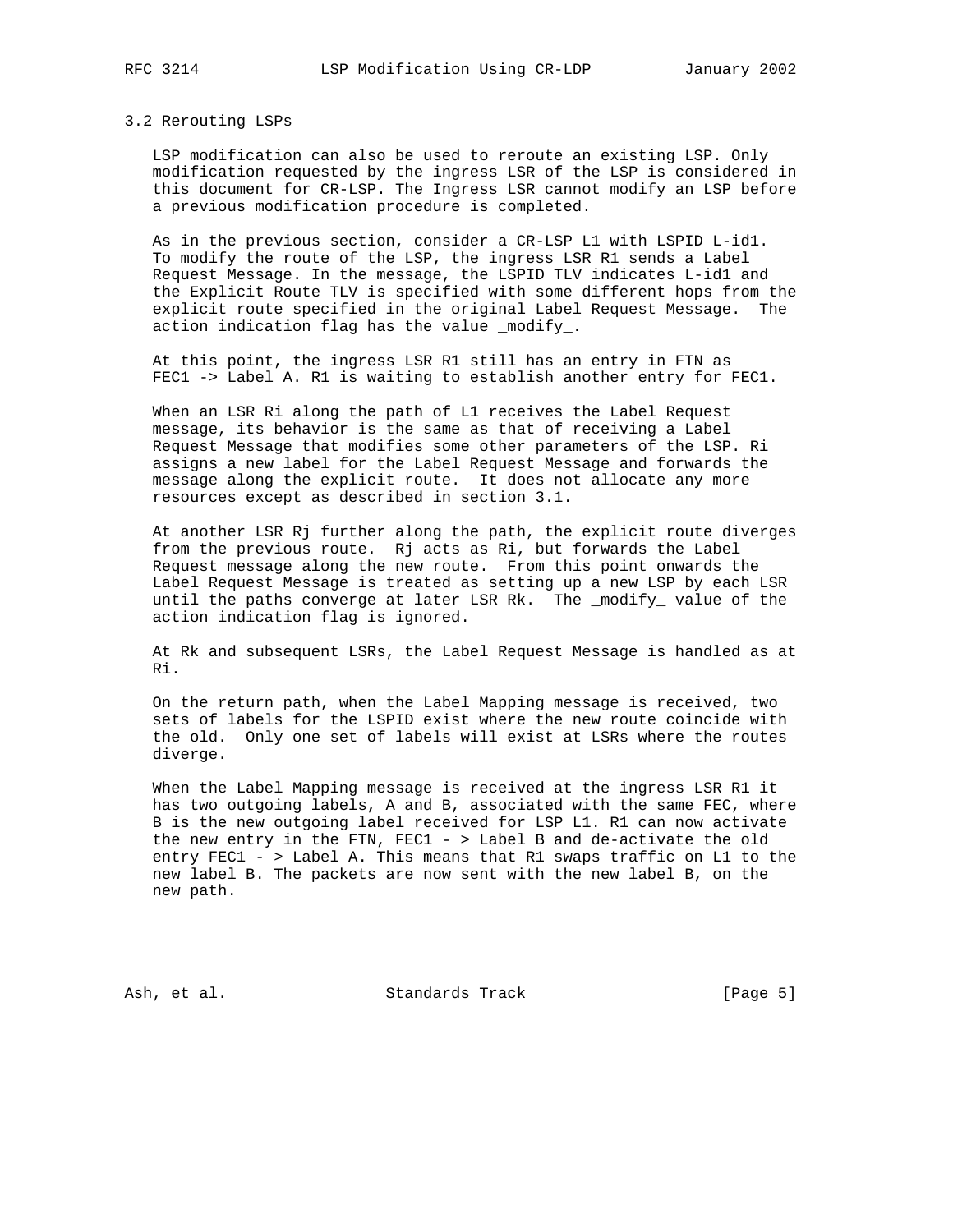The ingress LSR R1 then starts to release the original label A for LSP L1. The Label Release Message is sent by R1 towards the down stream LSRs following the original route. The Release message carries the LSPID of L-id1 and the Label TLV to indicate which label is to be released. At each LSR the old label is released - no further action is required to change the path of the data packets which are already following the new route programmed by the Label Mapping message.

 At some LSRs, where the routes diverged, there is only one label for the LSPID. For example, between Rj and Rk, the Label Release Message will follow the old route. At LSRs between Rj and Rk only the labels from the original route will exist for LSPID L-id1. At these LSRs the LSPID TLV does not need to be examined to release the correct label, but it must still be updated and passed on to the next LSR as the Label Release message is propagated. In this way, at Rk where the routes converge, the downstream LSR will know which label to release and can continue to forward the Label Release Message along the old route.

### 3.3 Priority Handling

 When sending a Label Request Message for an active LSP L1 to request changes, the setup priority used in the label Request Message can be different from the one used in the previous Label Request Message, effectively indicating the priority of this \_modification\_ request. Network operators can use this feature to decide what priority is to be assigned to a modification request, based on their policies/algorithms and other traffic situations in the network. For example, the priority for modification can be determined by the priority of the customer/LSP. If a customer has exceeded the reserved bandwidth of its VPN LSP tunnel by too much, the modification request's priority may be given as a higher value. The Label Request message for the modification of an active LSP can also be sent with a holding priority different from its previous one. This effectively changes the holding priority of the LSP. Upon receiving a Label Request Message that requests a new holding priority, the LSR assigns the new holding priority to the bandwidth. That is, the new holding priority is assigned to both the existing incoming / outgoing labels and the new labels to be established for the LSPID in question. In this way self-bumping is prevented.

#### 3.4 Modification Failure Case Handling

 A modification attempt may fail due to insufficient resource or other situations. A Notification message is sent back to the ingress LSR R1 to indicate the failure of Label Request Message that intended to modify the LSP. A retry may be attempted if desired by the network

Ash, et al. Standards Track [Page 6]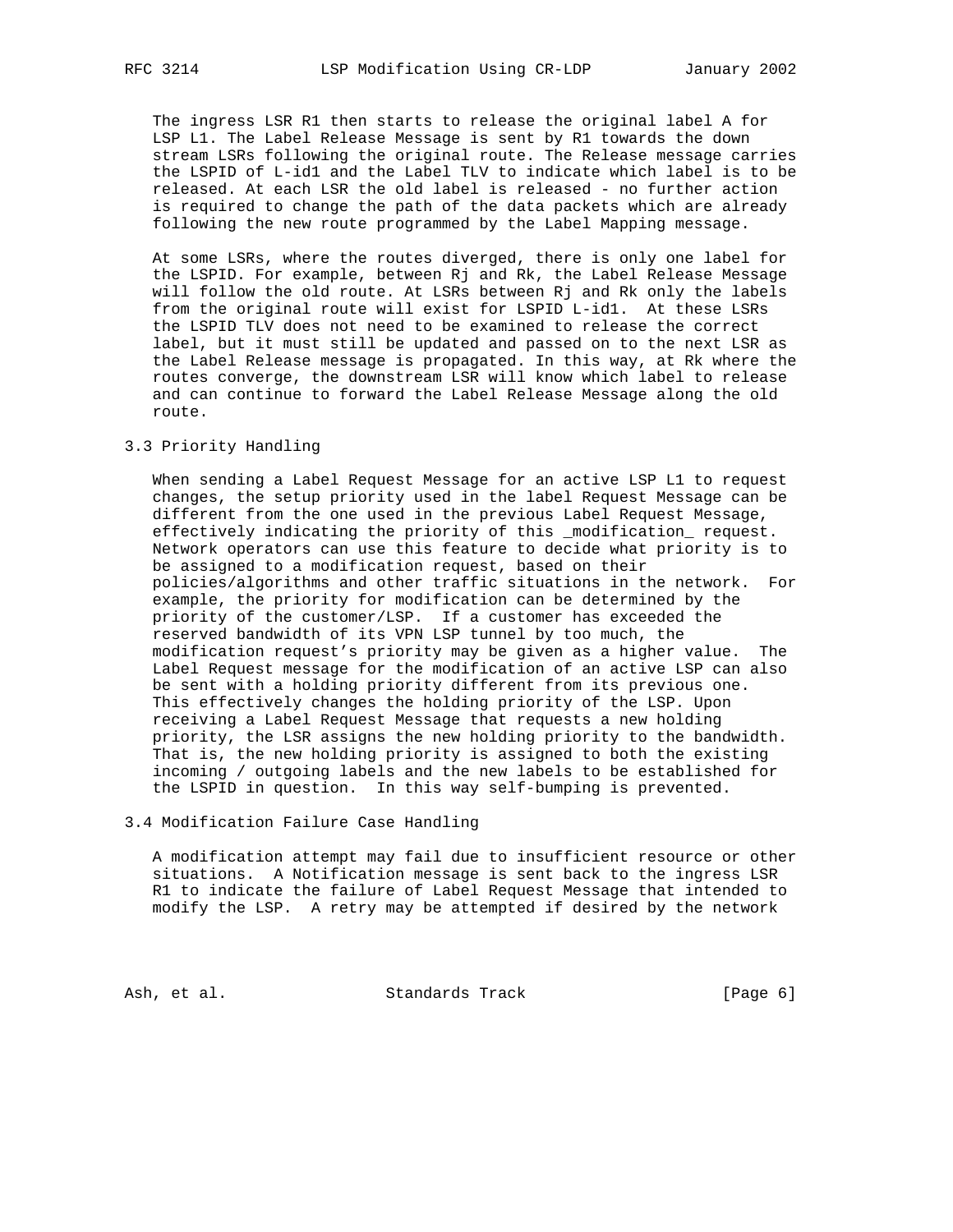operator. If the LSP on the original path failed when a modification attempt is in progress, the attempt should be aborted by using the Label Abort Request message as specified in the LDP document [5].

 In the event of a modification failure, all modifications to the LSP including the holding priority must be restored to their original values.

4. Application of LSP Bandwidth Modification in Dynamic Resource Management

 In this section, we gave an example of dynamic network resource management using the LSP bandwidth modification capability. The details of this example can be found in a previous internet-draft [2]. Assume that customers or services are assigned with given CR- LSPs. These customers/services are assigned with one of three priorities: key, normal or best effort. The network operator does not want to bump any LSPs during an LSP setup, so after these CR-LSPs are set up, their holding priorities are all assigned as the highest value.

 The network operator wants to control the resource on the links of the LSRs, so each LSR keeps the usage status of its links. Based on the usage history, each link is assigned a current threshold priority Pi, which means that the link has no bandwidth available for a Label Request with a setup priority lower than Pi. When an LSP's bandwidth needs to be modified, the operator uses a policy-based algorithm to assign a priority for its modification request, say Mp for LSP L2. The ingress LSR then sends a Label Request message with Setup Priority = Mp. If there is sufficient bandwidth on the link for the modification, and the Setup priority in the Label Request Message is higher in priority (Mp numerically smaller) than the Pi threshold of the link, the Label Request Message will be accepted by the LSR. Otherwise, the Label Request message will be rejected with a Notification message which indicates that there are insufficient resources. It should also be noted that when OSPF (or IS-IS) floods the available-link-bandwidth information, the available bandwidth associated with a priority lower than Pi (numerical value bigger) should be interpreted as \_0\_.

 This example based on a priority threshold Pi is implementation specific, and illustrates the flexibility of the modification procedure to prioritize and control network resources. The calculation of Mp can be network and service dependent, and is based on the operator's routing policy. For example, the operator may assign a higher priority (lower Mp value) to L2 bandwidth modification if L2 belongs to a customer or service with \_Key\_ priority. The operator may also collect the actual usage of each LSP

Ash, et al. Standards Track [Page 7]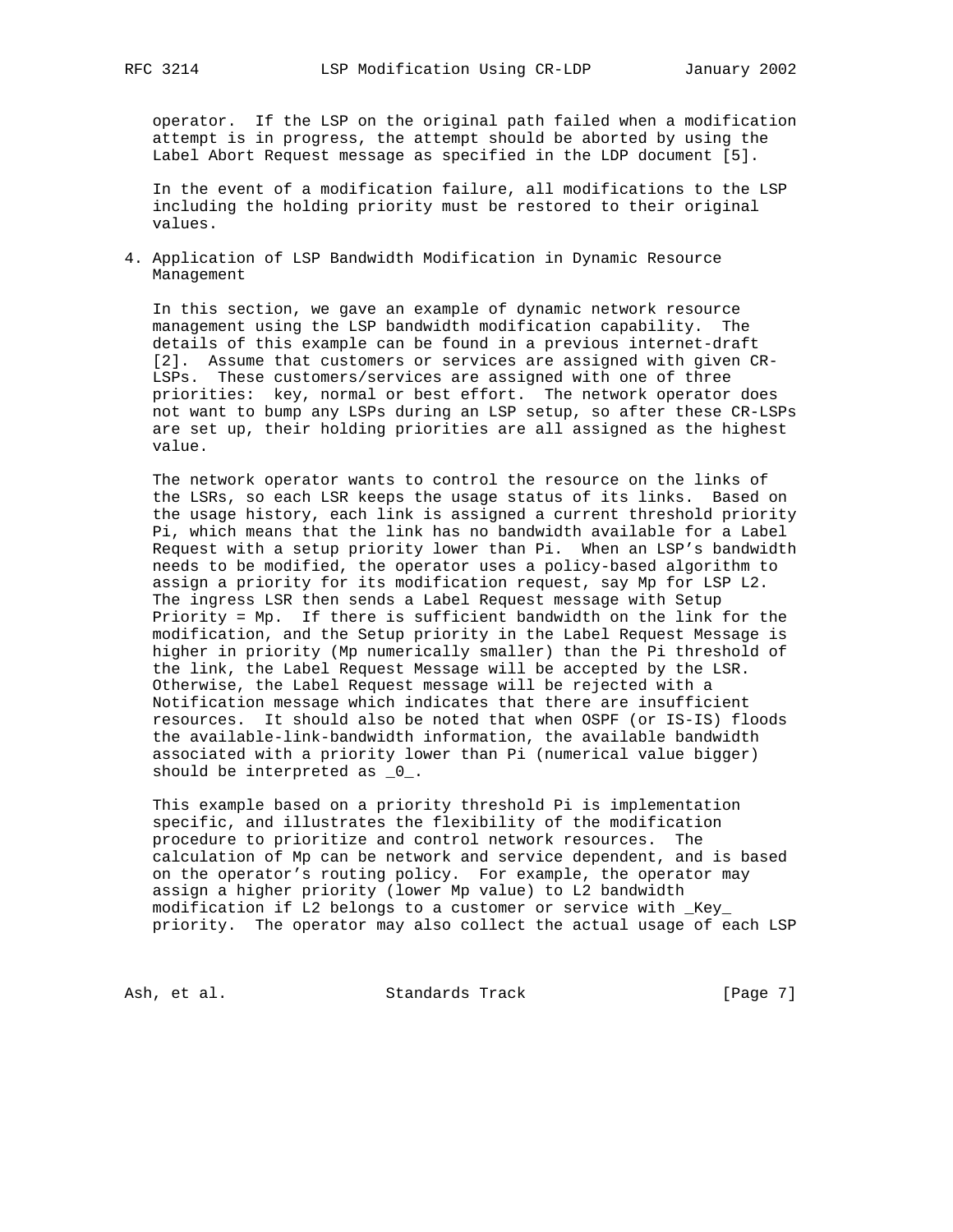and assign a lower priority (higher Mp) to L2 bandwidth-increase modification if, for example, in the past week L2 has exceeded its reserved bandwidth by 2 times on the average. In addition, an operator may try to increase the bandwidth of L2 on its existing path unsuccessfully if there is insufficient bandwidth available on L2. In that case, the operator is willing to increase the bandwidth of another LSP, L3, with the same ingress/egress LSRs as L2, in order to increase the overall ingress/egress bandwidth allocation. However, in this case the L3 bandwidth modification is performed with a lower priority (higher Mp value) since L3 is routed on a secondary path, which results in the higher bandwidth allocation priority being given to the LSPs that are on their primary paths [2].

5. Acknowledgments

 The authors would like to acknowledge the careful review and comments of Adrian Farrel.

6. Intellectual Property Considerations

 The IETF has been notified of intellectual property rights claimed in regard to some or all of the specification contained in this document. For more information consult the online list of claimed rights.

7. Security Considerations

 Protection against modification to LSPs by malign agents has to be controlled by the MPLS domain.

- 8. References
	- [1] Bradner, S., "The Internet Standards Process -- Revision 3", BCP 9, RFC 2026, October 1996.
	- [2] Ash, J., "Traffic Engineering & QoS Methods for IP-, ATM-, & TDM-Based Multiservice Networks", Work in Progress.
	- [3] Jamoussi, B., Editor, Andersson, L., Callon, R., Dantu, R., Wu, L., Doolan, P., Worster, T., Feldman, N., Fredette, A., Girish, M., Gray, E., Heinanen, J., Kilty, T. and A. Malis, "Constraint based LSP Setup Using LDP", RFC 3212, January 2002.

Ash, et al. Standards Track [Page 8]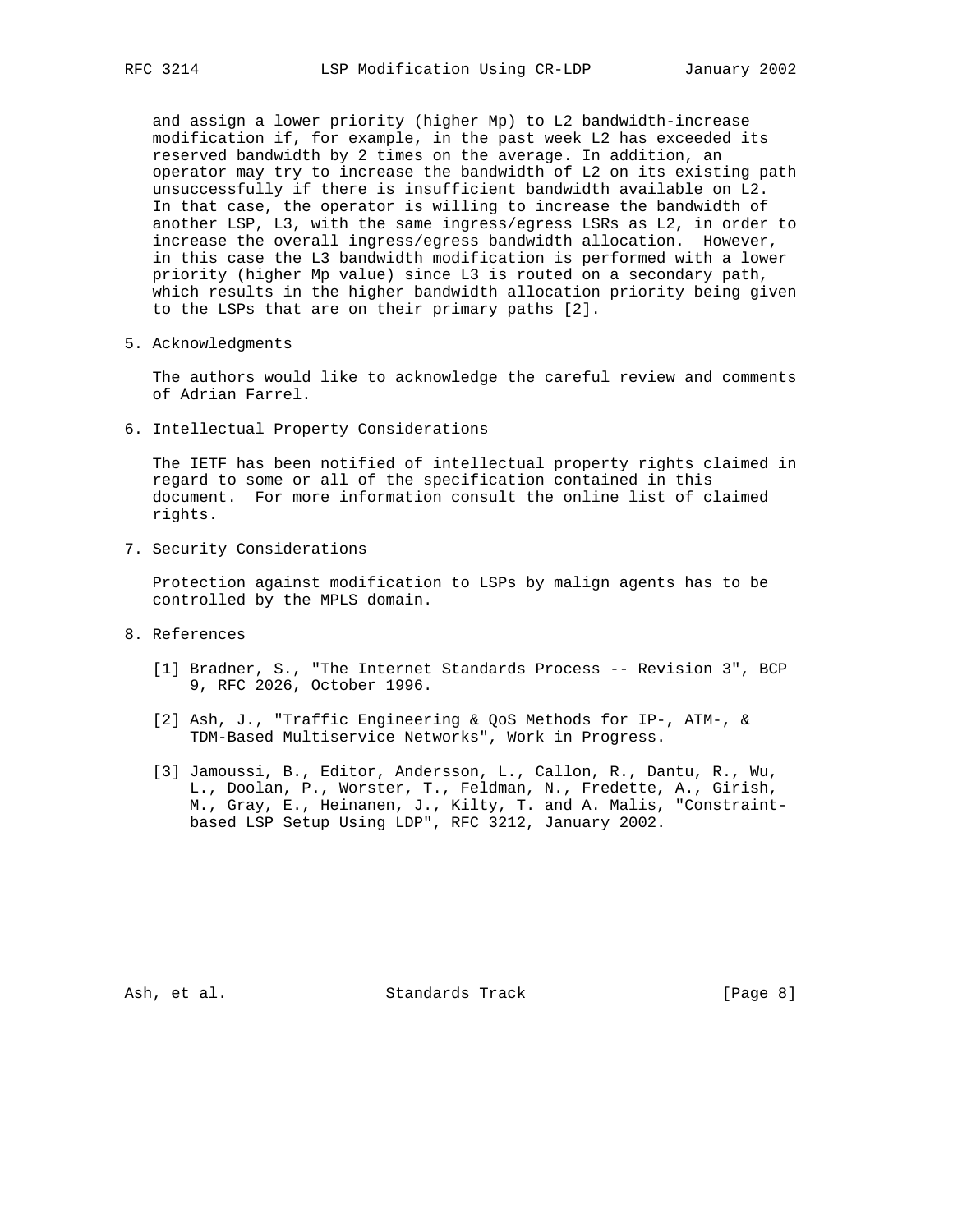- [4] Bradner, S., "Key words for use in RFCs to Indicate Requirement Levels", BCP 14, RFC 2119, March 1997.
- [5] Andersson, L., Doolan, P., Feldman, N., Fredette, A. and B. Thomas, "LDP Specification", RFC 3036, January 2001.
- [6] Rosen, E., Viswanathan, A. and R. Callon, "Multiprotocol Label Switching Architecture", RFC 3031, January 2001.
- [7] Awduche, D., Malcolm, J., Agogbua, J., O'Dell, M. and J. McManus, "Requirements for Traffic Engineering Over MPLS", RFC 2702, September 1999.
- [8] Ash, J., Girish, M., Gray, E., Jamoussi,B. and G. Wright, "Applicability Statement for CR-LDP", RFC 3213, January 2002.
- 9. Authors' Addresses

 Gerald R. Ash AT&T Room MT D5-2A01 200 Laurel Avenue Middletown, NJ 07748 USA Phone: 732-420-4578 EMail: gash@att.com

 Bilel Jamoussi Nortel Networks Corp. 600 Tech Park Billerica, MA 01821 USA Phone: 978-288-4506 EMail: jamoussi@NortelNetworks.com

 Peter Ashwood-Smith Nortel Networks Corp. P O Box 3511 Station C Ottawa, ON K1Y 4H7 Canada Phone: +1 613 763-4534 EMail: petera@NortelNetworks.com

Ash, et al. Standards Track [Page 9]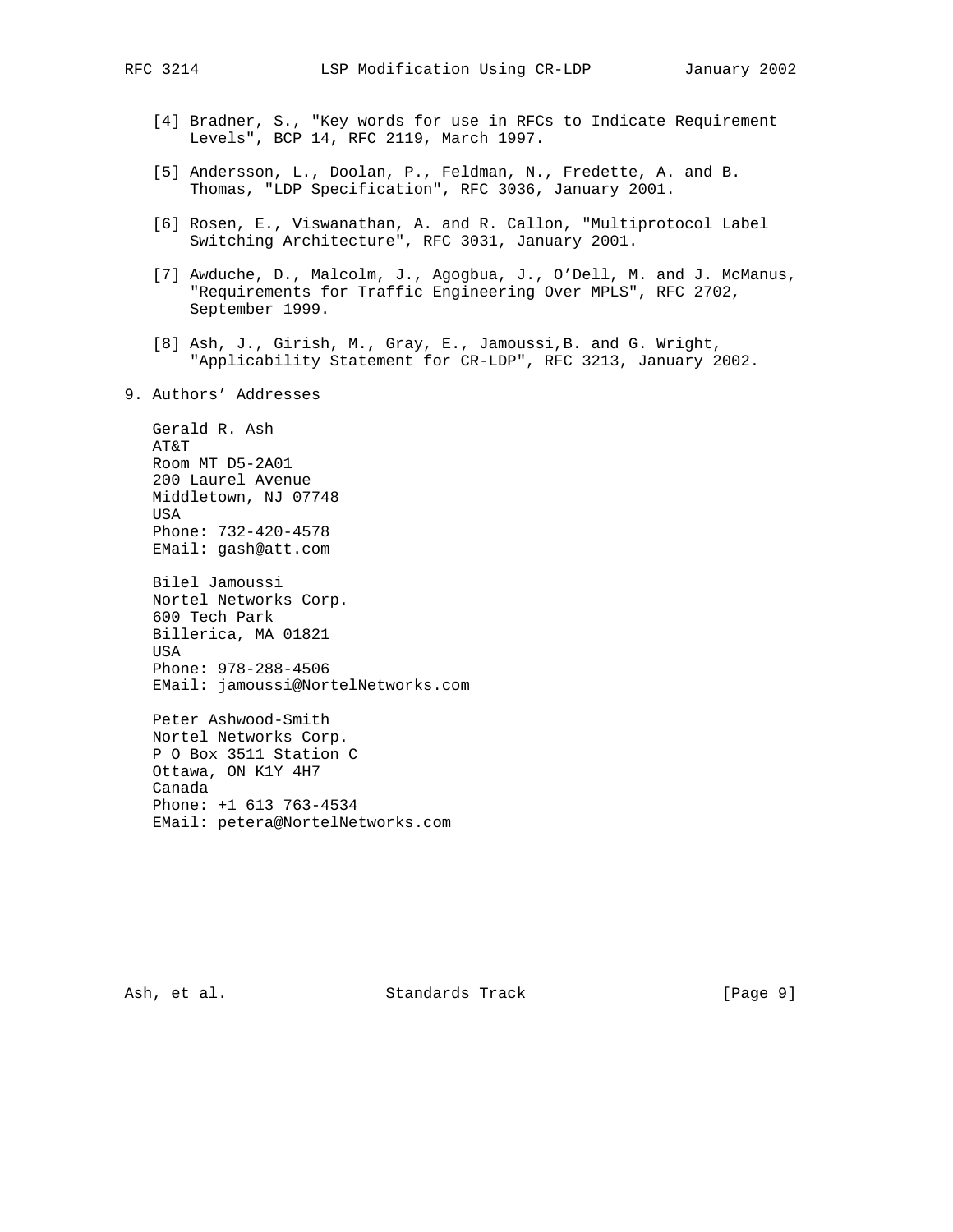Darek Skalecki Nortel Networks Corp. P O Box 3511 Station C Ottawa, ON K1Y 4H7 Canada Phone: +1 613 765-2252 EMail: dareks@nortelnetworks.com Young Lee Ceterus Networks EMail: ylee@ceterusnetworks.com Li Li SS8 Networks 495 March Rd., 5th Floor Kanata, Ontario K2K 3G1 Canada Phone: +1 613 592-2100 ext. 3228 EMail: lili@ss8networks.com Don Fedyk Nortel Networks Corp. 600 Tech Park Billerica, MA 01821 USA Phone: 978-288-3041 EMail: dwfedyk@nortelnetworks.com

Ash, et al. Standards Track [Page 10]